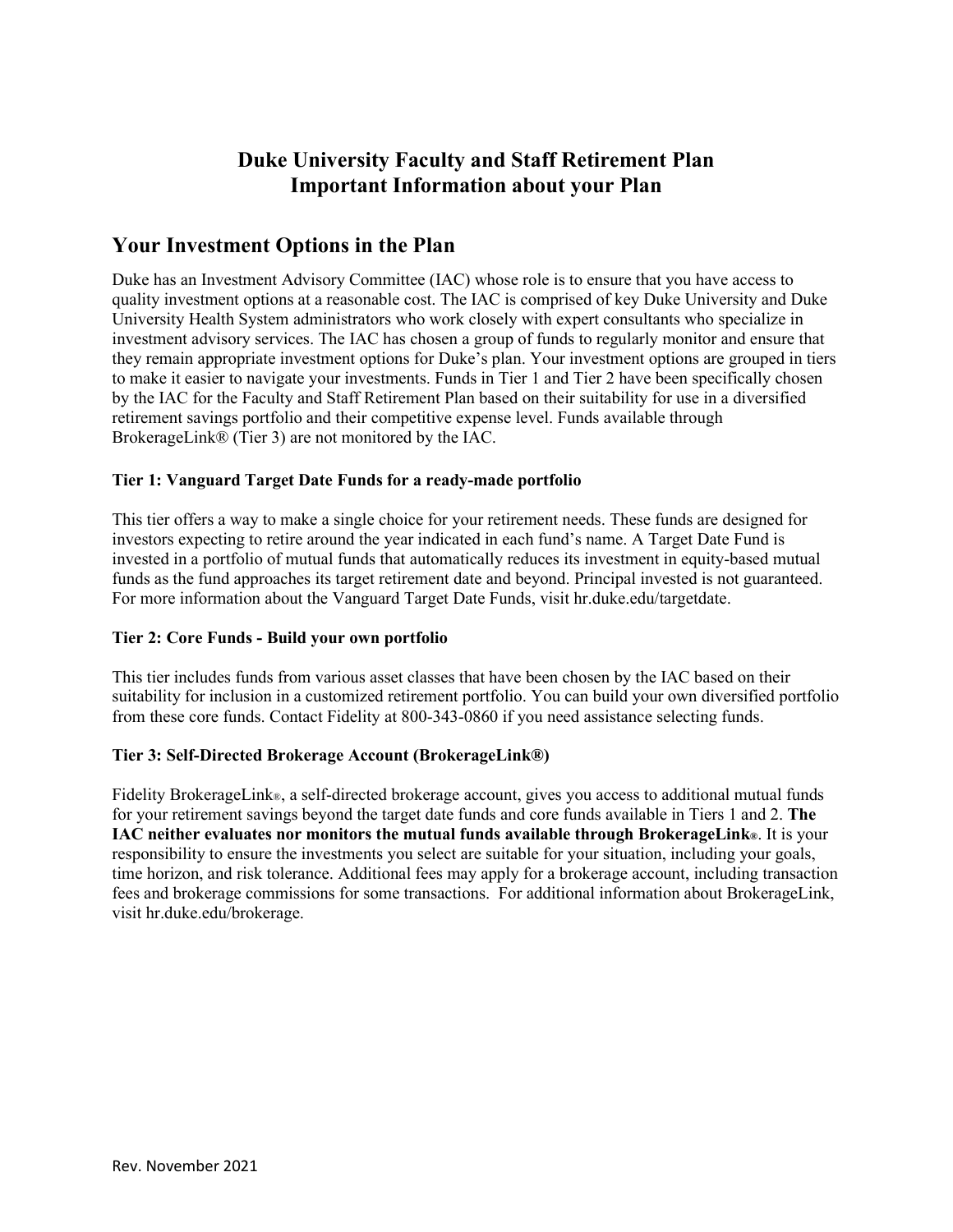| <b>Asset Class</b>               | <b>Fund Name</b>                            | <b>Ticker</b> | <b>Expense</b><br>Ratio* |  |
|----------------------------------|---------------------------------------------|---------------|--------------------------|--|
| <b>TIER 1: Target Date Funds</b> |                                             |               |                          |  |
| Target-Date Retirement           | Vanguard Instl Trgt Retire Inc Instl        | <b>VITRX</b>  | 0.09%                    |  |
| Target-Date 2015                 | Vanguard Instl Trgt Retire 2015 Instl       | <b>VITVX</b>  | $0.09\%$                 |  |
| Target-Date 2020                 | Vanguard Instl Trgt Retire 2020 Instl       | <b>VITWX</b>  | 0.09%                    |  |
| Target-Date 2025                 | Vanguard Instl Trgt Retire 2025 Instl       | <b>VRIVX</b>  | 0.09%                    |  |
| Target-Date 2030                 | Vanguard Instl Trgt Retire 2030 Instl       | <b>VTTWX</b>  | 0.09%                    |  |
| Target-Date 2035                 | Vanguard Instl Trgt Retire 2035 Instl       | <b>VITFX</b>  | 0.09%                    |  |
| Target-Date 2040                 | Vanguard Instl Trgt Retire 2040 Instl       | <b>VIRSX</b>  | 0.09%                    |  |
| Target-Date 2045                 | Vanguard Instl Trgt Retire 2045 Instl       | <b>VITLX</b>  | 0.09%                    |  |
| Target-Date 2050                 | Vanguard Instl Trgt Retire 2050 Instl       | <b>VTRLX</b>  | 0.09%                    |  |
| Target-Date 2055                 | Vanguard Instl Trgt Retire 2055 Instl       | <b>VIVLX</b>  | 0.09%                    |  |
| Target-Date 2060                 | Vanguard Instl Trgt Retire 2060 Instl       | <b>VILVX</b>  | 0.09%                    |  |
| Target-Date 2065                 | Vanguard Instl Trgt Retire 2065 Instl       | <b>VSXFX</b>  | 0.09%                    |  |
| <b>TIER 2: Core Funds</b>        |                                             |               |                          |  |
| Money Market                     | Vanguard Federal Money Market Investor      | <b>VMFXX</b>  | 0.11%                    |  |
| <b>Stable Value</b>              | <b>VALIC Fixed Interest Option</b>          | N/A           | N/A                      |  |
| Stable Value                     | <b>TIAA Traditional Fixed Account</b>       | N/A           | N/A                      |  |
| Intermediate-Term Bond           | Vanguard Total Bond Market Index Instl Plus | <b>VBMPX</b>  | 0.03%                    |  |
| Intermediate-Term Bond           | Metropolitan West Total Return Bd Plan      | <b>MWTSX</b>  | 0.37%                    |  |
| Multisector Bond                 | PIMCO Income Instl                          | <b>PIMIX</b>  | 0.62%                    |  |
| Large Value                      | MFS® Value R6                               | <b>MEIKX</b>  | 0.47%                    |  |
| Large Value                      | Vanguard Equity-Income Adm                  | <b>VEIRX</b>  | 0.19%                    |  |
| Large Blend                      | Vanguard Institutional Index Instl Plus     | <b>VIIIX</b>  | 0.02%                    |  |
| Large Blend                      | Vanguard FTSE Social Index Instl            | <b>VFTNX</b>  | 0.12%                    |  |
| Large Growth                     | Vanguard PRIMECAP Adm                       | <b>VPMAX</b>  | 0.31%                    |  |
| Large Growth                     | Fidelity® Contrafund® K6                    | <b>FLCNX</b>  | 0.45%                    |  |
| Large Growth                     | T. Rowe Price Growth Stock I                | <b>PRUFX</b>  | 0.52%                    |  |
| Mid-Cap Value                    | American Century Mid Cap Value R6           | <b>AMDVX</b>  | 0.63%                    |  |
| Mid-Cap Value                    | MFS® Mid Cap Value R6                       | <b>MVCKX</b>  | 0.68%                    |  |
| Mid-Cap Blend                    | Vanguard Extended Market Index Instl Plus   | <b>VEMPX</b>  | 0.04%                    |  |
| Mid-Cap Value                    | Fidelity® Low-Priced Stock K6               | <b>FLKSX</b>  | 0.50%                    |  |
| Mid-Cap Growth                   | MassMutual Mid Cap Growth I                 | <b>MEFZX</b>  | 0.71%                    |  |
| Foreign Large Blend              | Vanguard Total Intl Stock Index Instl       | <b>VTSNX</b>  | 0.08%                    |  |
| Foreign Large Blend              | American Funds Europacific Growth R6        | <b>RERGX</b>  | 0.46%                    |  |
| Foreign Large Growth             | Vanguard International Growth Adm           | <b>VWILX</b>  | 0.33%                    |  |
| Foreign Small/Mid Blend          | Fidelity® International Small Cap           | <b>FISMX</b>  | 1.08%                    |  |
| Small Blend                      | Goldman Sachs Small Cap Value R6            | <b>GSSUX</b>  | 0.98%                    |  |
| Small Value                      | Fidelity® Small Cap Value                   | <b>FCPVX</b>  | 0.96%                    |  |
| Small Growth                     | Janus Henderson Triton N                    | <b>JGMNX</b>  | 0.66%                    |  |
| Small Growth                     | Fidelity® Small Cap Growth K6               | <b>FOCSX</b>  | 0.61%                    |  |
| Diversified Emerging Mkts        | Vanguard Emerging Mkts Stock Idx Instl      | <b>VEMIX</b>  | 0.10%                    |  |
| Specialty - Real Estate          | Vanguard REIT Index Institutional           | <b>VGSNX</b>  | 0.10%                    |  |

# **List of Investments available in the Plan**

\*Expense Ratio as of 12/31/2020

For more information about fees and performance for the investments available in the Plan, please see **hr.duke.edu/performance**.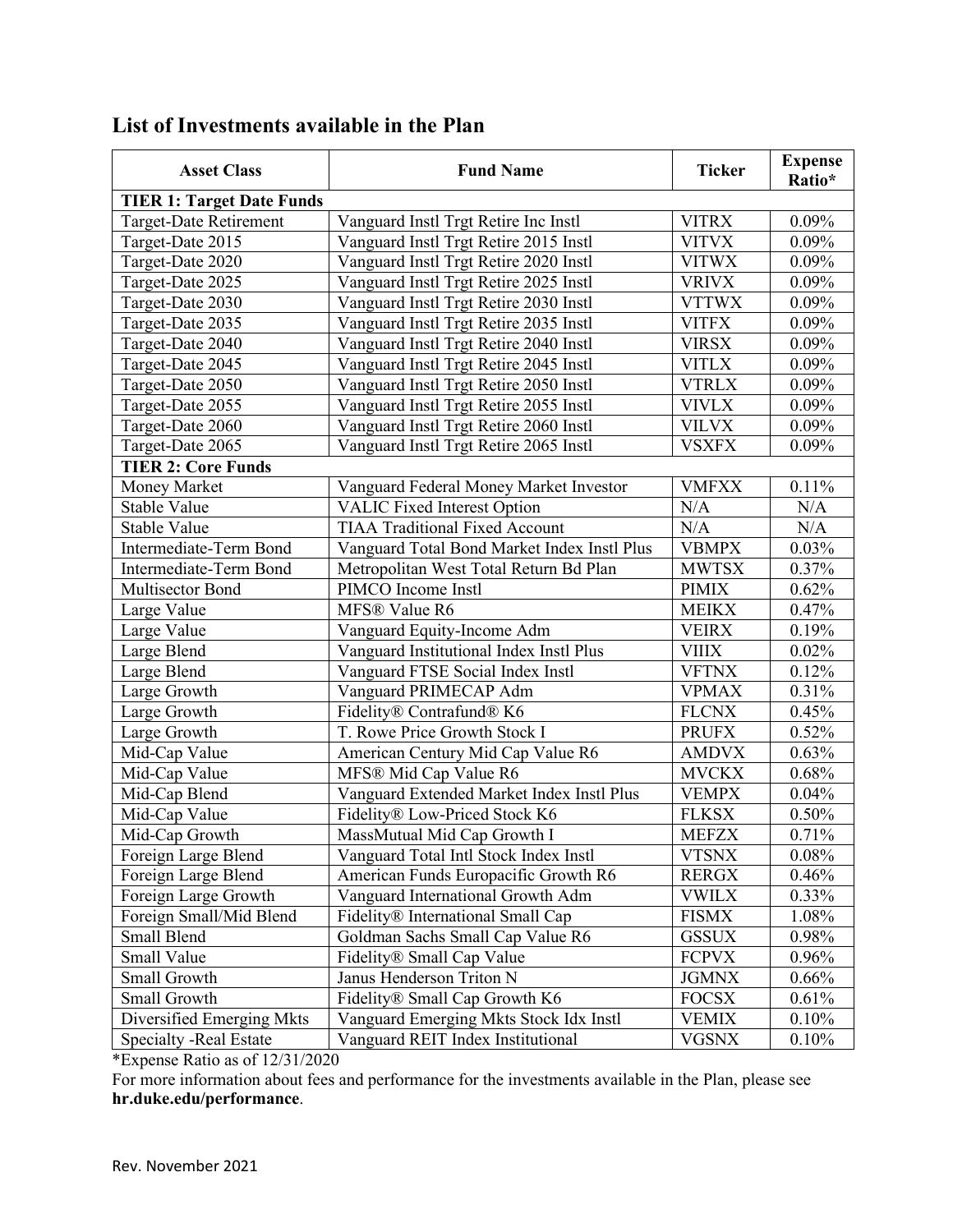## **Frozen Annuity Accounts**

Certain annuity products at AIG Retirement Services (VALIC) and TIAA are frozen to new contributions effective January 2019. These annuity accounts could not automatically transfer to the new investment lineup due to restrictions in the annuity contract. However, individuals invested in these frozen annuity accounts can transfer their balances at any time, subject to any restrictions described in the annuity contract, and invest those assets in an investment option available under the Plan's current lineup. **The IAC neither evaluates nor monitors the frozen annuity account investment options.** You should review the fees and historical performance of these annuities and compare them to the investment options available under the current lineup because the cumulative effect of fees and expenses can substantially reduce the growth of your retirement savings. To learn more about the frozen annuities, their performance and fees, and how to transfer balances to Fidelity, please see: **hr.duke.edu/performance.**

# **Instructions for requesting an "Intra-Plan" Transfer to Fidelity**

If you have assets in the frozen annuity accounts, you may transfer these balances to any of the investments available in the plan. Movement of account assets in your Duke Faculty and Staff Retirement Plan is known as a "vendor/contract exchange" or "intraplan transfer". The following will assist with initiating a transfer of your accounts.

Step 1: Contact Fidelity to obtain the Fidelity Transfer/Rollover/Exchange Form. See "*Additional Information Needed to Complete the Fidelity Transfer/Rollover/Exchange Form*"

Step 2: Contact TIAA or AIG Retirement Services (VALIC) as follows:

#### **TIAA** - Contact TIAA at 800-842-2252 to obtain a **Direct Transfer Form**.

*Please note: The TIAA Traditional Account in the RA contract has liquidation restrictions. You may initiate a transfer of the balance in annual installments (10 payments over 9 years) by completing the TIAA Transfer Payout Annuity Form. You must complete both the Direct Transfer Form and the TIAA Transfer Payout Annuity Form if you are transferring the TIAA Traditional Account.* 

**AIG Retirement Services (VALIC)** - Contact AIG Retirement Services at 800-448- 2542 and request the paperwork for a **contract exchange** or **intra-plan transfer**.

*Please note: Fixed products in the annuity platform have liquidation restrictions (i.e. VALIC Fixed Account Plus) and only 20% of the account balance may transfer per year. Contact AIG Retirement Services to discuss any questions you have about the annuity products.*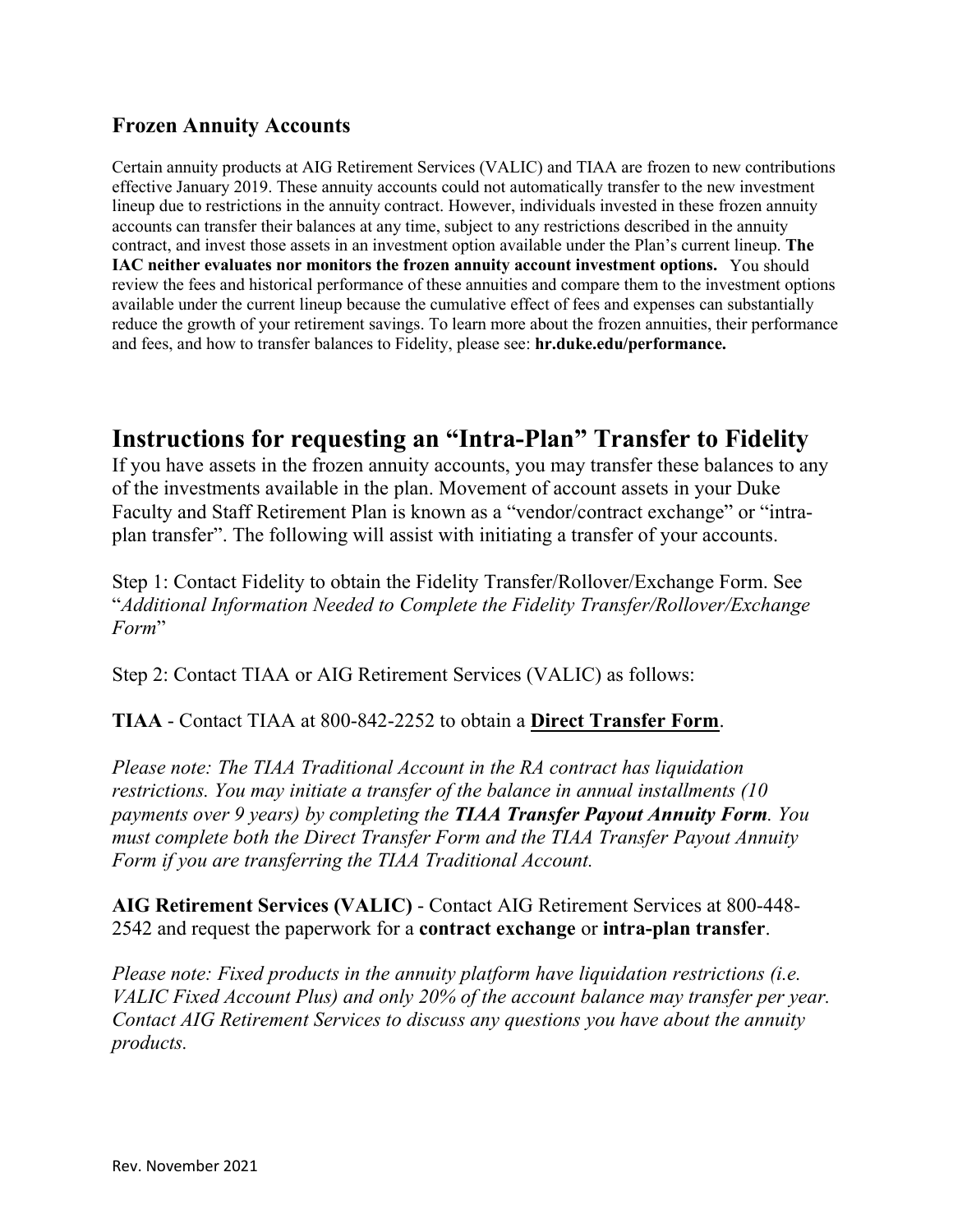Step 3: Complete the applicable form(s) and mail ALL forms to Fidelity. Duke authorization is **not** required for an intra-plan transfer.

Please include the following information:

**Investment Company Name:** Fidelity Investments – Plan 82205 **Address:** PO Box 770002 Cincinnati, OH 45277-0090 **Phone Number:** 800-343-0860 **Account Number:** Plan 82205

# **What happens next?**

1. Fidelity will mail all forms to TIAA/AIG Retirement Services with a signed Letter of Acceptance. 2. TIAA/AIG Retirement Services will take a few days to process form(s) and mail a check to Fidelity.

3. Fidelity processes the check into your account and provides a confirmation when complete.

# **Additional information needed to complete the Fidelity Transfer/Rollover/Exchange Form**

*Important: Complete a separate Fidelity form for each investment provider and read the instructions carefully*.

Please include the following information on the Fidelity form:

**SECTION 1: YOUR INFORMATION:** Provide your information.

#### **SECTION 2: INVESTMENT PROVIDER YOU ARE MOVING MONEY FROM**

| <b>INVESTMENT</b><br><b>PROVIDER</b> | <b>TIAA</b>                               | AIG Retirement Services<br>(VALIC)        |
|--------------------------------------|-------------------------------------------|-------------------------------------------|
| <b>ADDRESS</b>                       | P.O. Box 1268 Charlotte,<br>NC 28201-1268 | P.O. BOX 15648<br>Amarillo, TX 79105-5648 |
| <b>PHONE</b>                         | 800-842-2252                              | 800-448-2542                              |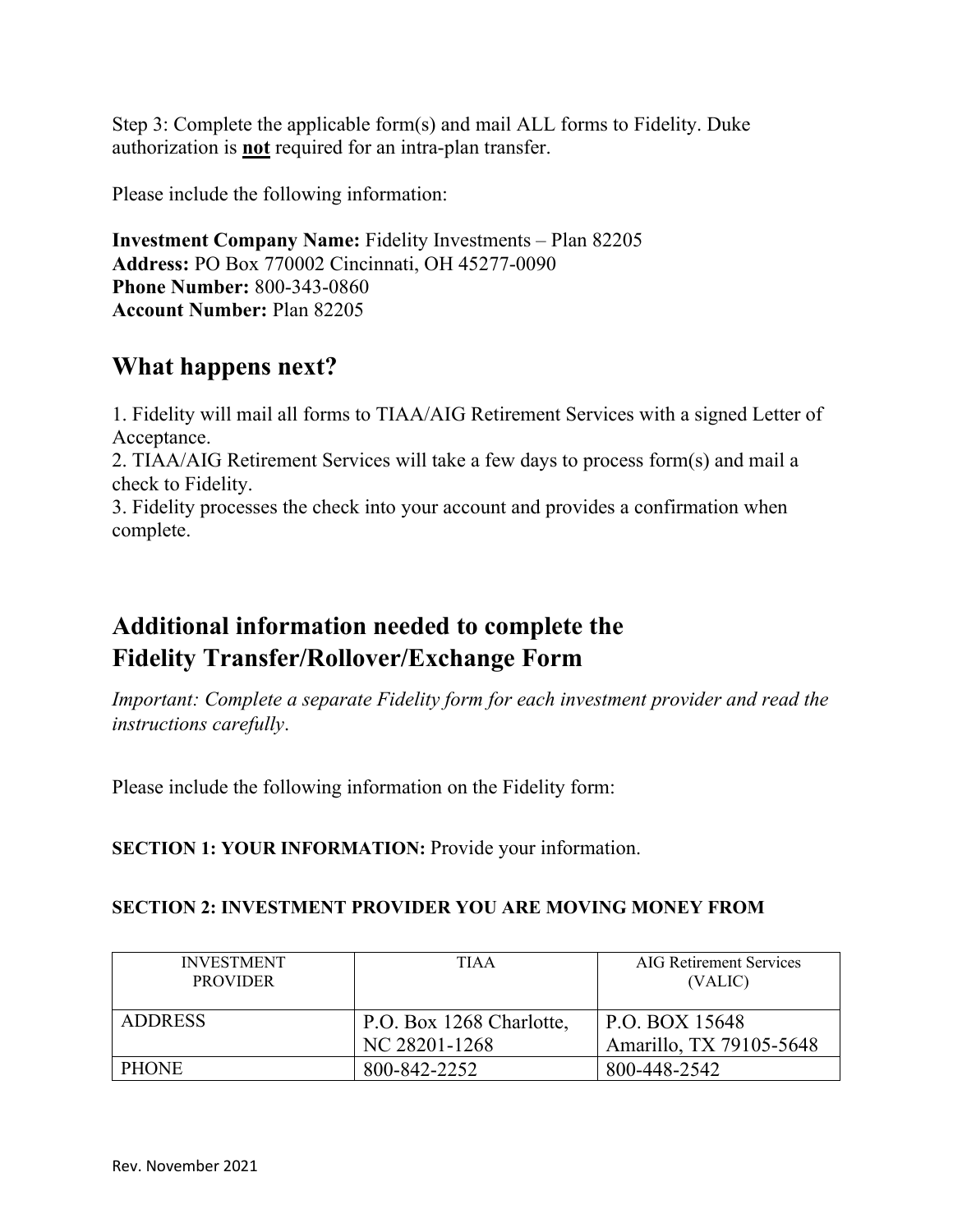# **SECTION 3: ACCOUNT(S) OR CONTRACT(S) TO MOVE**

### 1. **Account/Contract:**

- For TIAA: include the contract number(s) from your TIAA statement. This should include both the TIAA  $#$  and the CREF  $#$ , which are both on the TIAA statement.
- For AIG Retirement Services (VALIC): List all account numbers. You may have 3 or more account numbers in your Duke 403b at AIG Retirement Services. These are simply different sources of money that have their own account number (EE Pre-tax, EE Roth, etc.) **Type:** Select "403(b)" and/or "Include Roth 403(b) balance"
- 2. **Check:** "The Same Employer as My Employer Plan with Fidelity"
- 3. **Liquidation amount:** Select one

# **SECTION 4: YOUR FIDELITY ACCOUNT INFORMATION**

 **Employer sponsoring the account:** Duke University  **Plan Type:** 403(b)  **Plan Number:** 82205

# **SECTION 5: INVESTMENT INSTRUCTIONS**

Indicate how you would like the funds to be invested at Fidelity. Please note the following:

• If you select "Yes", your account balance transferred will be invested according to your current investment election for future contributions on file at Fidelity.

• If no investment options are selected, your investment instructions are incomplete or invalid, or the percentages listed are less than or exceed 100%, your entire account balance transferred will be defaulted to your current investment elections on file with Fidelity.

• *If you have no investment elections on file at Fidelity, your entire account balance transferred will be defaulted to the Plan's default investment option (an age based Target Date Fund).*

# **SECTION 6: EMPLOYER PLAN ACCEPTANCE**

Duke authorization is **not** required for an intra-plan transfer.